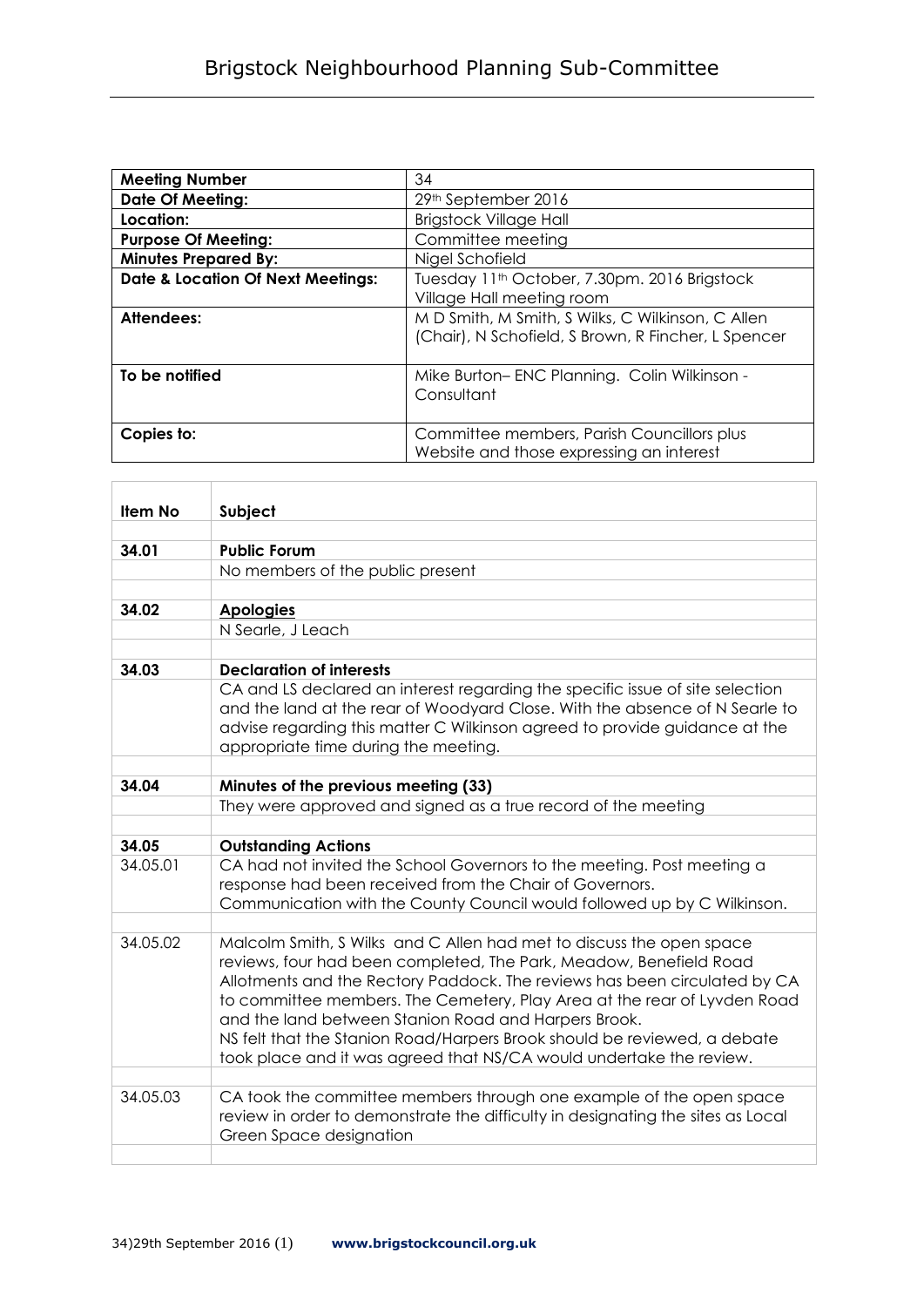## Brigstock Neighbourhood Planning Sub-Committee

| 34.05.04 | CW stated that Sites for potential housing, need to be finalised before they<br>can be evaluated. CW had circulated site assessments for the agreed sites<br>and the committee would begin the review during the meeting. |
|----------|---------------------------------------------------------------------------------------------------------------------------------------------------------------------------------------------------------------------------|
|          |                                                                                                                                                                                                                           |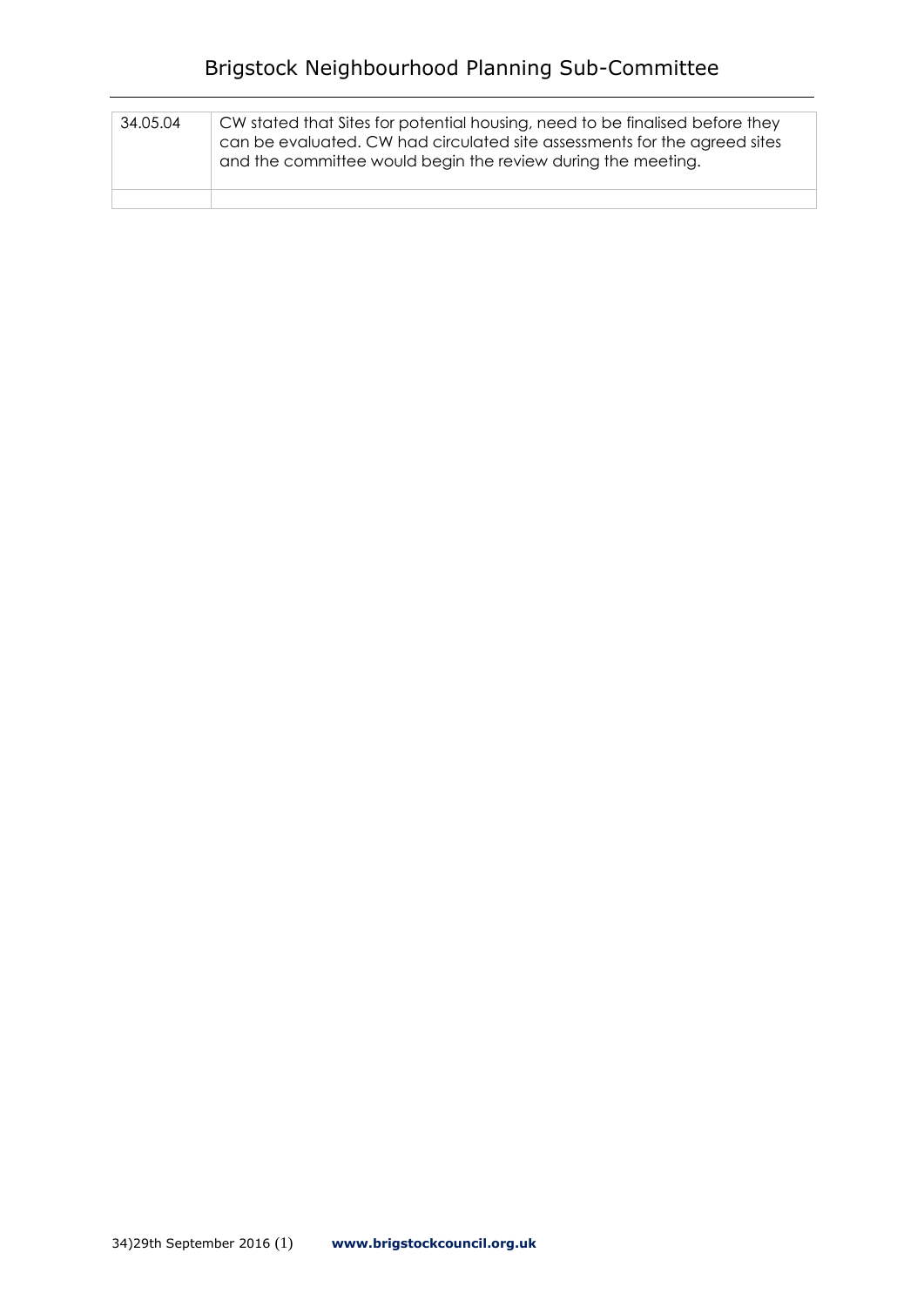| 34.05.06 | CW Re-confirmed the sites as follows                                                                                                                                                                                                                                                                                                                                                                                                                                                                                                                                                                                                                                                                                                                                                                                                                                                                                                                                                                                                                                                                                                                                                                                                                                                                                                                                                                                                                                                                                                                                                                                                                                          |
|----------|-------------------------------------------------------------------------------------------------------------------------------------------------------------------------------------------------------------------------------------------------------------------------------------------------------------------------------------------------------------------------------------------------------------------------------------------------------------------------------------------------------------------------------------------------------------------------------------------------------------------------------------------------------------------------------------------------------------------------------------------------------------------------------------------------------------------------------------------------------------------------------------------------------------------------------------------------------------------------------------------------------------------------------------------------------------------------------------------------------------------------------------------------------------------------------------------------------------------------------------------------------------------------------------------------------------------------------------------------------------------------------------------------------------------------------------------------------------------------------------------------------------------------------------------------------------------------------------------------------------------------------------------------------------------------------|
|          | a)<br>East of Grafton Road<br>b)<br><b>Stanion Road</b><br><b>Woodyard Close</b><br>$\subset$<br>Hunt kennels site<br>d)<br>Lyveden Road (Wooster's)<br>e)<br>f)<br><b>Brigstock Camp</b><br>Pocket Park<br>g)                                                                                                                                                                                                                                                                                                                                                                                                                                                                                                                                                                                                                                                                                                                                                                                                                                                                                                                                                                                                                                                                                                                                                                                                                                                                                                                                                                                                                                                                |
|          | CW stated that as yet the committee had not sought the<br>views of the community regarding the sites and that a<br>round of consultation should take place without<br>expressing any views other than the positive and<br>negative aspects of each site. The community should<br>also be asked if there are any other sites the community<br>believe would be potential development sites, The limit<br>for development should be specified as 35 dwellings<br>during the life of the plan.<br>Whilst the 35 dwellings is a useful guide it would be<br>expected that other sites may come forward as "windfall<br>sites". At the examination stage the Examiner would need<br>to be convince the sites are capable of being<br>developed<br>CW summarised each site and a high level discussion<br>regarding inclusion in the plan or further actions to be<br>taken:<br>f) Brigstock Camp. CC Highways, CC Heritage and<br>CCFlood Risk team, ENDC Contamination and<br>Environmental Protection had been contacted. CW was<br>still chasing the EA and Anglian Water regarding water<br>resources and sewage. Highways commented that<br>"anything that intensifies the traffic would create a<br>problem regarding access. CW suggested that this site<br>could be rejected as a site for housing. The committee<br>agreed unanimously that the site should be excluded<br>from the NP with respect to the provision of housing.<br>RF suggested that the site could have alternative uses as<br>well as the existing planning consent. CW stated that he<br>had already drafted a policy for this circumstance and<br>would now revisit the policy as a result of the CC |
|          | Highways Comments.<br>c) Woodyard Close<br>CA nd LS expressed an interest regarding this site and SW<br>presented the site information. CW stated that Kiers had<br>submitted an updated development plan with 26<br>dwellings. CA commented on the public access, CW<br>stated that at some stage a community safety impact<br>assessment would be required for pedestrians, this would<br>be the case for all sites. The previous plans had indicated<br>a larger site with 72 dwellings which incorporated part of<br>the land identified by Gladmans in their proposals. The<br>committee felt that such a development would be on                                                                                                                                                                                                                                                                                                                                                                                                                                                                                                                                                                                                                                                                                                                                                                                                                                                                                                                                                                                                                                        |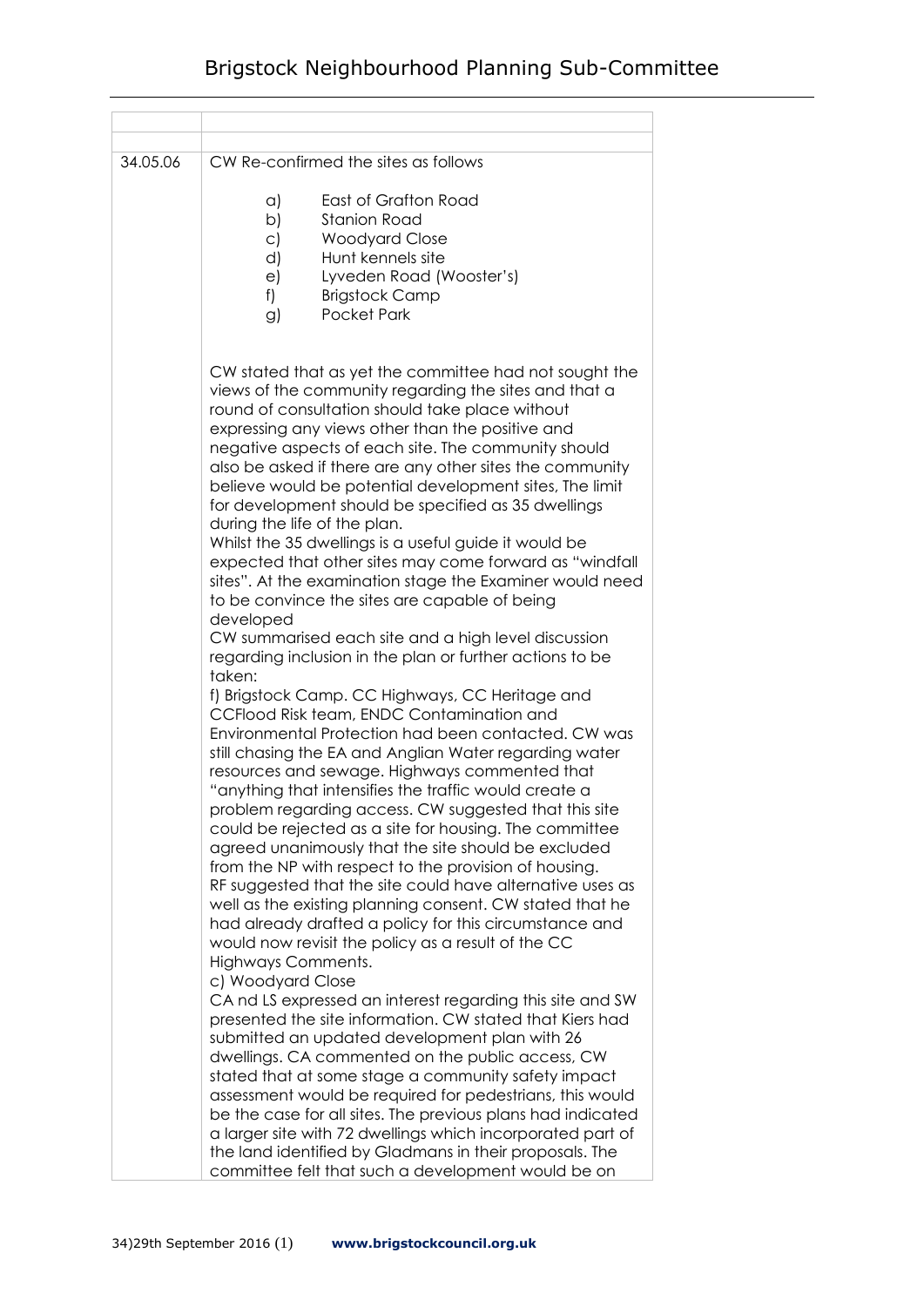| the scale of the Gladmans proposals and this was             |
|--------------------------------------------------------------|
| unacceptable considering the specified housing               |
| requirement of 35 dwellings. CW agreed to write to Kier      |
|                                                              |
| and to the adjacent landowners in order to clarify the       |
| overall proposal.                                            |
| SW asked for clarification regarding the future plans for    |
| the Spinney, CA to speak with Mr Spencer regarding the       |
| Spinney.                                                     |
| a) East of Grafton Road                                      |
| SW advised the meeting that the PC and ENDC had              |
| been in discussion regarding the use of the site as an       |
| exception site for some social housing and private           |
| housing, SW confirmed that the Land Owner and                |
| developer were progressing their plans for the site. CA felt |
| that the site should remain as a site within the NP, the     |
| committee felt that the social housing requirement could     |
| be met from within the NP housing requirements. RF           |
| Commented as to whether it mad good planning sense           |
| to have all the social housing requirement on the edge of    |
| the village? NPS commented that the feedback from the        |
| community questionnaire was that they did NOT wish to        |
| see any exception sites within the village.                  |
| SW commented that the local residents had expressed          |
|                                                              |
| support for social housing as opposed to private housing     |
| on the site.                                                 |
| The Committee agreed that the site should remain in the      |
| NP at this stage.                                            |
| b) North of Stanion Road                                     |
| The current proposal is far in excess of the 35 dwellings    |
| required with the NP. CW would go back to the                |
| developer/landowner advising them of the NP                  |
| requirement and requesting a revised proposal.               |
| g)Pocket Park                                                |
| At this stage there is no developer and no site              |
| development plan. SW advised the committee that the          |
| owner of the Collins site had expressed in interest in       |
| engaging with the committee to look at the site, this may    |
| assist in gaining more benefit from the pocket park site.    |
| NS and LS advised that all businesses had been               |
| contacted regarding the NP and Collins had not               |
| expressed an interest at the time of the public meeting.     |
| CA suggested the committee wait for the response from        |
| the School.                                                  |
| CW stated that the mix of dwellings will have an impact      |
| on the school.                                               |
| It was agreed that the site should remain in the NP at this  |
| stage however the NP would need to be modified to            |
| reflect the plans for development currently the site has a   |
|                                                              |
| section regarding wildlife and ecology.                      |
|                                                              |
| d)Hunt Kennels                                               |
| No feedback had been received from the land                  |
| owners and therefore the Committee agreed to                 |
| discount the site from the NP.                               |
|                                                              |
| e)Lyveden Road                                               |